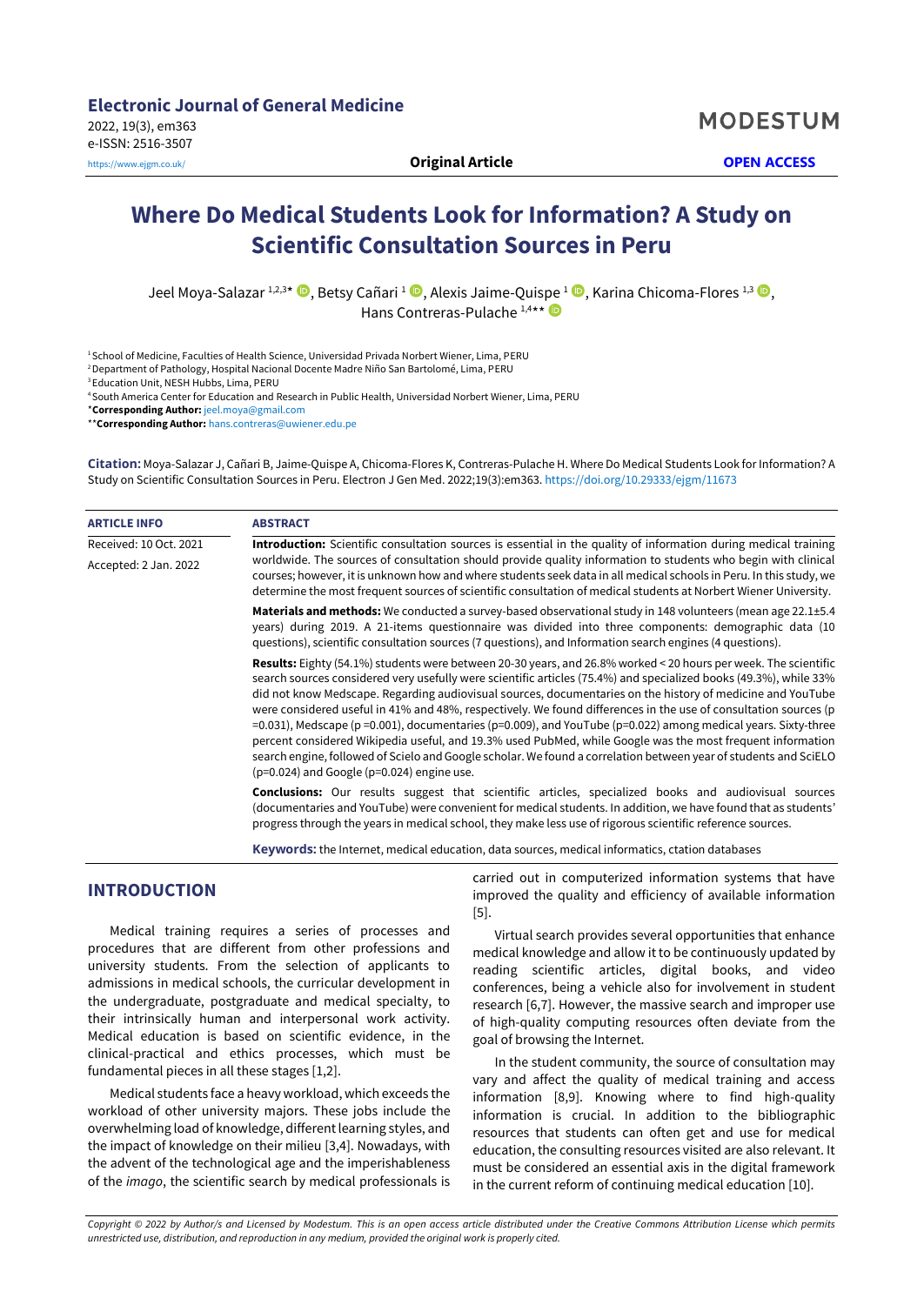In Peru, the medical school of the Universidad Nacional Mayor de San Marcos (UNMSM) was the first in medical education, followed by the Universidad Nacional Federico Villareal and the Universidad Peruana Cayetano Heredia. Currently, around 40 public and private universities have medical schools, 5 of them meet the educational quality guidelines according to the National Superintendence of Higher Education (SUNEDU) and have the license to operate [11]. One of the criteria for licensing is that within the academic proposal of each university, the curriculum provides medical skills and knowledge.

To meet these requirements, students must have solid training through a mosaic of clinical practice-theoretical training-research. To achieve these indicators in medical students, the use of reliable medical information is necessary. Since the most frequent users of electronic information are medical students [12] and the majority of them fully trust what they find [13], the use of more rigorous sources in academia should be encouraged. Like in other low-and-middle-income countries, in Peru, there are barriers to accessing high-quality information during medical training and poor knowledge of reliable and quality sources of information.

Regarding medical schools, Norbert Wiener University (UNW) is one of the newest in Peru, and its student profile is mixed. On the one hand, it has recent high school graduates and students with previous careers in the same programme. In addition, the curriculum is innovative and incorporates courses in social sciences, administrative sciences and public health alongside the specialised medical courses. On the other hand, pre-professional internships and access to patients start in the second year (IV cycle). Also, it has incorporated virtual educational environments for anatomical, physiological and emergency care simulations.

We aimed to determine the most frequently used sources of scientific consultation in Peruvian medical students of the UNW. Also, we highlighted the role of scientific search engines and their implication in the process of contemporary medical training and learning. The importance of delving into these access components and sources of medical information lies in disaggregating the preferences of the students each semester in order to know where they focus their searches and which search engine options are most frequent during their medical training.

# **MATERIALS AND METHODS**

#### **Study Design and Setting**

This was a survey-based observational study developed at the UNW School of Medicine. This medical school was created in 2015 and presents a seven-year program that includes basic and specialty courses. Furthermore, this program follows a German model that integrates the humanities, virtual reality and clinical theory-practice.

#### **Participants and Inclusion Criteria**

We conducted a randomized sampling at the School of Medicine. The inclusion criteria were: i) first-time career and second-career students, ii) Peruvian students, iii) students studying the III and VI cycles (2nd and 3rd medical year). Each cycle corresponds to one semester of study (two semesters per medical year). Students were divided into cycles because,

according to the UNW curriculum, students move from basic courses to clinical practice (i.e., semiology and internal medicine courses) and speciality courses (i.e., microbiology, immunology, and epidemiology) during the 2nd and 3rd medical years [6,14]. At the same time, students need to improve the sources of consultation and the thoroughness of the information reviewed.

In this study, we also included working students. Although UNW has a programme for working adults, the medical school admits both new and continuing students to the same programme. For this purpose, it offers validation of previous careers (nursing, dentistry, and Medical Technology) and agreements with Peruvian institutions (such as firefighters and the national police).

All the students enrolled in this study have taken the course "Digital Strategies for Learning" in the first year. In this course, students will understand what the science engine is, how to research and how to read scientific materials [14]. The background of the use of the information source was academic, mainly in the preparation of coursework (70%), exams (7%), study materials (19%), and other (4%), such as problem-solving and guidance.

#### **Data Sources and Measurement**

The three-part questionnaire "Student Sources of Scientific Consultation – USSC19" was applied during the last weeks of the 2019-I semester. This questionnaire was developed in 2019 to assess the information access characteristics of students, as well as part of the first academic census of UNW students conducted in two simultaneous research projects [14]. The survey has 21 items (19 questions have been closed), divided into three parts:

- 1. Demographic data (10 items)
- 2. Scientific consultation sources Scientific, audiovisual, and general search sources (7 items)
- 3. Information search sources (4 items)

Since this was the first study conducted at UNW's medical school, we initially deepened the understanding of the demographic characteristics of the students, which explained most of the questions on this topic in the first part of the USSC19. The second part included three components: i) scientific source articles, specialized scientific books, and Medscape; ii) Audiovisual sources for documentaries on the history of medicine and YouTube and iii) General search sources as newspapers and Wikipedia. The scientific source referred directly to the primary evidence available to students, while the audiovisual sources describe the platform where information is. Although the latter can communicate research results or products on the subject, they can also have arbitrary material, in-home videos, etc. Therefore, we do not regard it as strictly scientific material. USSC19 has good internal consistency (Cronbach's alpha=0.87), internally validated by UNW's Research Committee experts, and the response time of the instrument was ~10 minutes per participant.

### **Data Analysis**

A code was assigned to each survey included in EPIDAT-info v2.0 (Xunta de Galicia, Spain). Two reviewers independently verified the tabulation, and data analysis was performed with descriptive statistics. Fisher's exact test and one-way ANOVA with Bonferroni post-hoc test were used to determine the differences between and within groups. A simple linear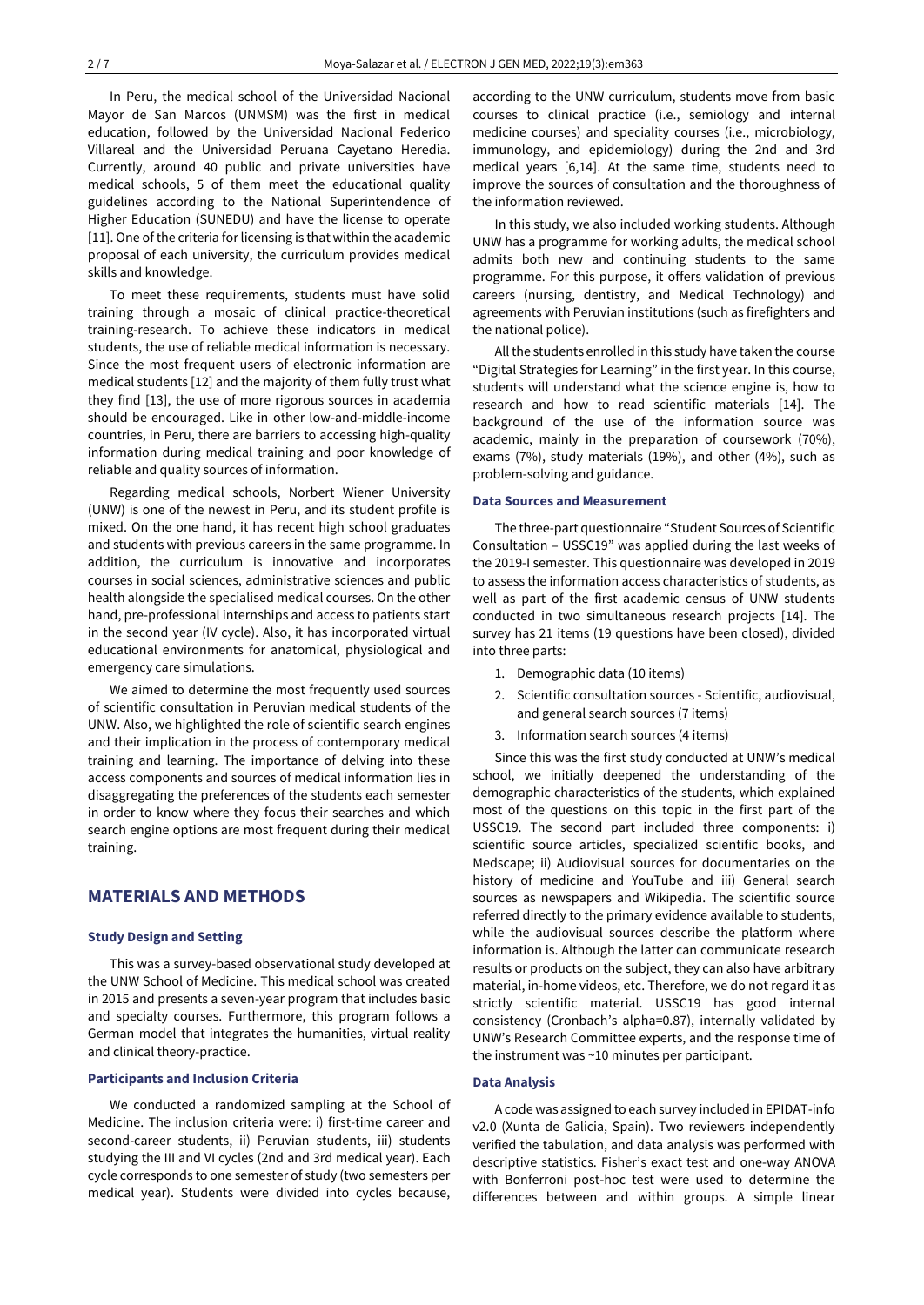**Table 1.** Demographic characteristics of the medical students of the Norbert Wiener University (Age, sex, and medical year were evaluated considering 148 participants)

|                                     |    | Frequency      |      |  |  |
|-------------------------------------|----|----------------|------|--|--|
| <b>Features</b>                     | n  | $\frac{0}{0}$  |      |  |  |
| Age (years)                         |    |                |      |  |  |
| 20                                  |    | 57             | 38.5 |  |  |
| $20 - 30$                           |    | 80             | 54.1 |  |  |
| $31 - 40$                           |    | 8              | 5.4  |  |  |
| >40                                 |    | 4              | 2.7  |  |  |
| <b>Sex</b>                          |    |                |      |  |  |
| Male                                |    | 47             | 31.8 |  |  |
| Female                              |    | 101            | 68.2 |  |  |
| <b>Medical year/Cycle</b>           |    |                |      |  |  |
|                                     | Ш  | 17             | 11.5 |  |  |
| Second year                         | IV | 48             | 32.4 |  |  |
|                                     | v  | 42             | 28.3 |  |  |
| Third year                          | VI | 41             | 27.7 |  |  |
| Year of delay* (n=138)              |    |                |      |  |  |
| <3                                  |    | 81             | 58.7 |  |  |
| $3$ to $6$                          |    | 31             | 22.5 |  |  |
| 7 to 11                             |    | 12             | 8.7  |  |  |
| 12 to 20                            |    | 8              | 5.8  |  |  |
| >20                                 |    | 6              | 4.3  |  |  |
| Working status (n=138)              |    |                |      |  |  |
| Yes                                 |    | 37             | 26.8 |  |  |
| No                                  |    | 101            | 73.2 |  |  |
| Number of working hours/week (n=37) |    |                |      |  |  |
| 20                                  |    | 19             | 51.4 |  |  |
| $21 - 40$                           |    | 16             | 43.2 |  |  |
| 41 to 50                            |    | $\overline{2}$ | 5.4  |  |  |
| Health-related work (n=37)          |    |                |      |  |  |
| Yes                                 |    | 19             | 51.4 |  |  |
| No                                  |    | 18             | 48.6 |  |  |

**Table 2.** Distribution of scientific, audiovisual, and general search sources according to the medical year (and academic cycle) of medical students

| Reference<br>sources        | MY       | C              | <b>IDK</b> | <b>NLU</b> | U        | VU       | p     |  |  |  |
|-----------------------------|----------|----------------|------------|------------|----------|----------|-------|--|--|--|
| <b>Scientific source</b>    |          |                |            |            |          |          |       |  |  |  |
|                             | Second   | III            | 0(0)       | 0(0)       | 2(1.4)   | 15(10.2) | 0.084 |  |  |  |
|                             |          | IV             | 2(1.4)     | 2(1.4)     | 11(7.5)  | 33(22.4) |       |  |  |  |
| Scientific article          | Third    | V              | 0(0)       | 2(1.4)     | 11(7.5)  | 29(19.7) |       |  |  |  |
|                             |          | VI             | 0(0)       | 0(0)       | 6(4.1)   | 34(23.1) |       |  |  |  |
|                             | Second · | Ш              | 1(0.7)     | 1(0.7)     | 5(3.4)   | 10(6.8)  | 0.031 |  |  |  |
| Specialized                 |          | IV             | 4(2.7)     | 6(4.1)     | 15(10.1) | 23(15.5) |       |  |  |  |
| scientific books            | Third    | V              | 3(2)       | 3(2)       | 13(8.8)  | 23(15.5) |       |  |  |  |
|                             |          | VI             | 5(3.4)     | 3(2)       | 16(10.8) | 17(11.5) |       |  |  |  |
|                             | Second   | $\mathbf{III}$ | 7(4.8)     | 3(2.1)     | 5(3.4)   | 2(1.4)   | 0.001 |  |  |  |
|                             |          | IV             | 10(6.8)    | 8(5.5)     | 17(11.6) | 12(8.2)  |       |  |  |  |
| Medscape                    | Third    | V              | 20(13.7)   | 10(6.8)    | 9(6.2)   | 2(1.4)   |       |  |  |  |
|                             |          | VI             | 11(7.5)    | 15(10.3)   | 12(8.2)  | 3(2.1)   |       |  |  |  |
| <b>Audiovisual source</b>   |          |                |            |            |          |          |       |  |  |  |
|                             | Second   | $\mathsf{III}$ | 0(0)       | 5(3.2)     | 4(2.7)   | 8(5.2)   | 0.009 |  |  |  |
| Documentaries<br>on medical |          | IV             | 2(1.3)     | 8(5.2)     | 25(16.1) | 12(7.7)  |       |  |  |  |
|                             | Third    | V              | 2(1.3)     | 13(8.4)    | 15(9.7)  | 10(6.5)  |       |  |  |  |
| history                     |          | VI             | 1(0.6)     | 13(8.4)    | 19(12.3) | 18(11.6) |       |  |  |  |
|                             | Second   | $\mathbf{III}$ | 0(0)       | 3(2)       | 7(4.8)   | 7(4.7)   | 0.022 |  |  |  |
|                             |          | IV             | 0(0)       | 11(7.5)    | 24(16.3) | 13(8.8)  |       |  |  |  |
| Youtube                     | Third    | V              | 0(0)       | 4(2.7)     | 22(15)   | 16(10.9) |       |  |  |  |
|                             |          | VI             | 1(0.7)     | 9(6.1)     | 17(11.6) | 13(8)    |       |  |  |  |
| <b>General source</b>       |          |                |            |            |          |          |       |  |  |  |
|                             | Second   | Ш              | 1(0.7)     | 11(7.5)    | 4(2.7)   | 1(0.7)   |       |  |  |  |
|                             |          | IV             | 2(1.4)     | 35(24.0)   | 9(6.2)   | 2(1.4)   | 0.085 |  |  |  |
| Newspapers                  | Third    | V              | 4(2.7)     | 31(21.2)   | 5(3.4)   | 2(1.4)   |       |  |  |  |
|                             |          | VI             | 0(0)       | 27(18.5)   | 10(6.8)  | 2(1.4)   |       |  |  |  |
|                             | Second   | Ш              | 0(0)       | 9(6.1)     | 7(4.7)   | 1(0.7)   |       |  |  |  |
|                             |          | IV             | 1(0.7)     | 30(20.4)   | 16(10.9) | 1(0.7)   | 0.071 |  |  |  |
| Wikipedia                   | Third    | V              | 0(0)       | 28(19)     | 12(8.2)  | 2(1.4)   |       |  |  |  |
|                             |          | VI             | 0(0)       | 27(18.4)   | 11(7.5)  | 2(1.4)   |       |  |  |  |

\*Year of completion of high-school until beginning of university education

regression was performed to find correlations between the study variables. All tests were analyzed considering a pvalue<.05 and a 95% confidence interval as significant [15]. Statistical analysis was performed in IBM SPSS v25.0 (Armonk, US) for Windows.

#### **Ethical Aspects**

This study was undertaken following the Declaration of Helsinki and has been approved by the University Ethics Committee (No. UNW-VRI-018-012). The students voluntarily agreed to participate in the study through informed consent.

# **RESULTS**

#### **Demographic Data**

The average age of the 148 students was 22.1±5.4 years (95% CI 21.2 to 22.9), of which 157 (38.5%) students were less than 20 years old. The mean age of the 101 (68.2%) females (22.06) 5.4 years) was significantly different from the 47 (31.8%) males (22.2±5.38 years) (p=0.041). As a voluntary survey, some students did not answer some questions, and we considered a total of 138 for the global characteristics (**Table 1**). Ninety-four percent (140/148) of students have reported good internet access, and others have experienced home connection problems at some point in the last six months. The time among secondary school studies, the beginning of medical enrollment and the start of university education was three years (58.7%) in MY: Medical year; C: Cycle; IDK: I do not know; NLU: Nothing or little useful; U: Useful; VU: Very useful; p: p-value

most cases. In addition, 37 (26.8%) students worked, of which 51.4% (19 students) were in the health field and worked less than 20 hours per week.

#### **Scientific Consultation Sources**

The results of the second part of USSC19 are shown in **Table 2**. As scientific search sources, the scientific articles and specialist books were considered useful or very useful in 75.4% and 49.3%, respectively, while ~32.8% were unaware of Medscape. As for the audiovisual sources that included documentaries and YouTube, both were widely considered as useful (in 41% and 48%, respectively) or very useful (31% and 32.4%, respectively). Regarding general search sources, 6/10 (63.9%) and 7/10 (71%) students considered Wikipedia and newspapers as little or no useful, respectively. We found differences in the use of consultation sources (p=0.031), Medscape (p=0.001), documentaries (p=0.009), and YouTube (p=0.022) among medical years.

#### **Information Search Engines**

The frequency of use of search engines proves the heterogeneity among students (**Figure 1**). Students use Google very frequently, with an average of 58.3%. Google Scholar was the second-most frequently queried information source among students in the second medical year (III and IV cycle), and SciELO represented the second-most frequently queried information source among students in the third medical year (V and VI cycle). We found a correlation between the year of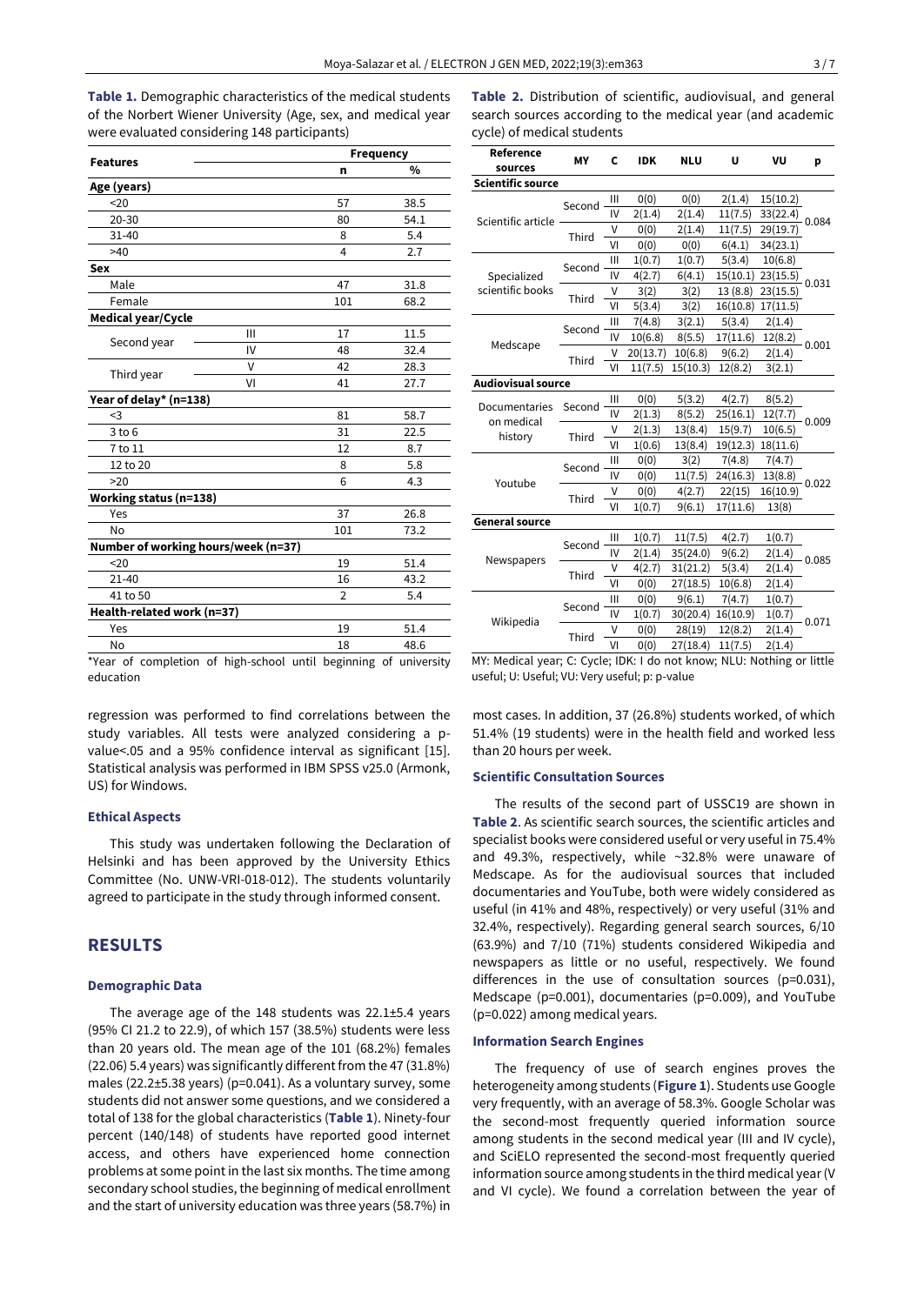

**Figure 1.** Frequency of use of information search engines according to the academic year (cycle) of Norbert Wiener University students, 2019. Data in N (%)

students and SciELO (p=0.024) and Google (p=0.024) engine use. On the other hand, we found no difference in the use of search engines between the two years of medicine (p>0.05).

Google Scholar showed a slight increase as a very frequent search engine from 31% to 43.9% among the second and third medical-year students, respectively. PubMed has little infrequent for 37% of third-cycle students (second medical year) and 53.7% of sixth-cycle students (third medical year) (p=0.009). Regression analysis also showed a significant correlation between gender and the use of Google Scholar (p=0.013) and SciELO (p=0.017).

# **DISCUSSION**

Our results show that UNW medical students often use scientific articles and audiovisual resources (such as documentaries and YouTube) as scientific search sources. In addition, Google was the most widely used source of scientific advice for all medical students; and Scielo and Google Scholar were the second-largest sources of information used by thirdyear and second-year medical students, respectively.

Previously, a cross-sectional study among Peruvian medical students from Piura, Cusco, Arequipa, and Lima showed that the most consulted sources of information were university libraries (33%), SciELO (26%), and PubMed (22%) [8]. While for the students of the UNMSM in Lima, the most used information engines were SciELO (72.3%), PubMed (71%), and Google Scholar (91%) [9]. On the other hand, among Paraguayan students, the most frequent used sources were Google (82%), SciELO (56%) and PubMed (31%) [16]. Our findings placed Google, SciELO, and Google Scholar as the principal search sources in all academic years, coinciding with these studies. However, the study results differ from previous studies [8,9,16,17] in the use of PubMed since, on average, 19% of students preferred it.

Our findings deeply showed the opposite, since the longer the PubMed career continued, less frequent it became to the point that 5/10 students considered it not at all or not very useful in the third year (sixth cycle). 30% of the students considered SciELO not very useful. Conversely, this search engine showed an increase between 2nd and 3rds medical years, being very useful on average for 39% of students. The reasons for this trend could be the habit of using a scientific search engine (which presents biases in the information), the custom of checking unreliable sources, and the use of massive social networks (i.e., WhatsApp), where little information is shared precisely. Also, the uncommon use of these scientific search engines could explain the poor performance of UNW medical students in reading scientific articles in digital and written formats [18].

These results highlight the heterogeneity between UNW students against national and international university communities regarding the link with scientific search engines [19]. These links to scientific engines may change as the career progresses, according to medical training goals. In Chinese medical students, an increase in learning demands is associated with a higher academic level of students (from 28.7% for undergraduate students to 73.5% for doctoral students) [20]. Also, it has been seen in postgraduate students [16] that the most frequent search engines were SciELO (36.4%), PubMed (34.4%), and HINARI (25.5%), medical professionals preferred PubMed, Cochrane Library, and UpToDate as serious scientific sources in  $\sim$  60%, 14% and  $\sim$ 14% of cases, respectively [21,22]. These changes show that the information becomes more rigorous as medical professionalization occurs due to the demanding degree work that requires a more robust scientific search. Further prospective cohort studies are needed to understand to what extent they could change.

Contrasting previous studies in Peru [8,9,23] we determined, for the first time, a limited usage and knowledge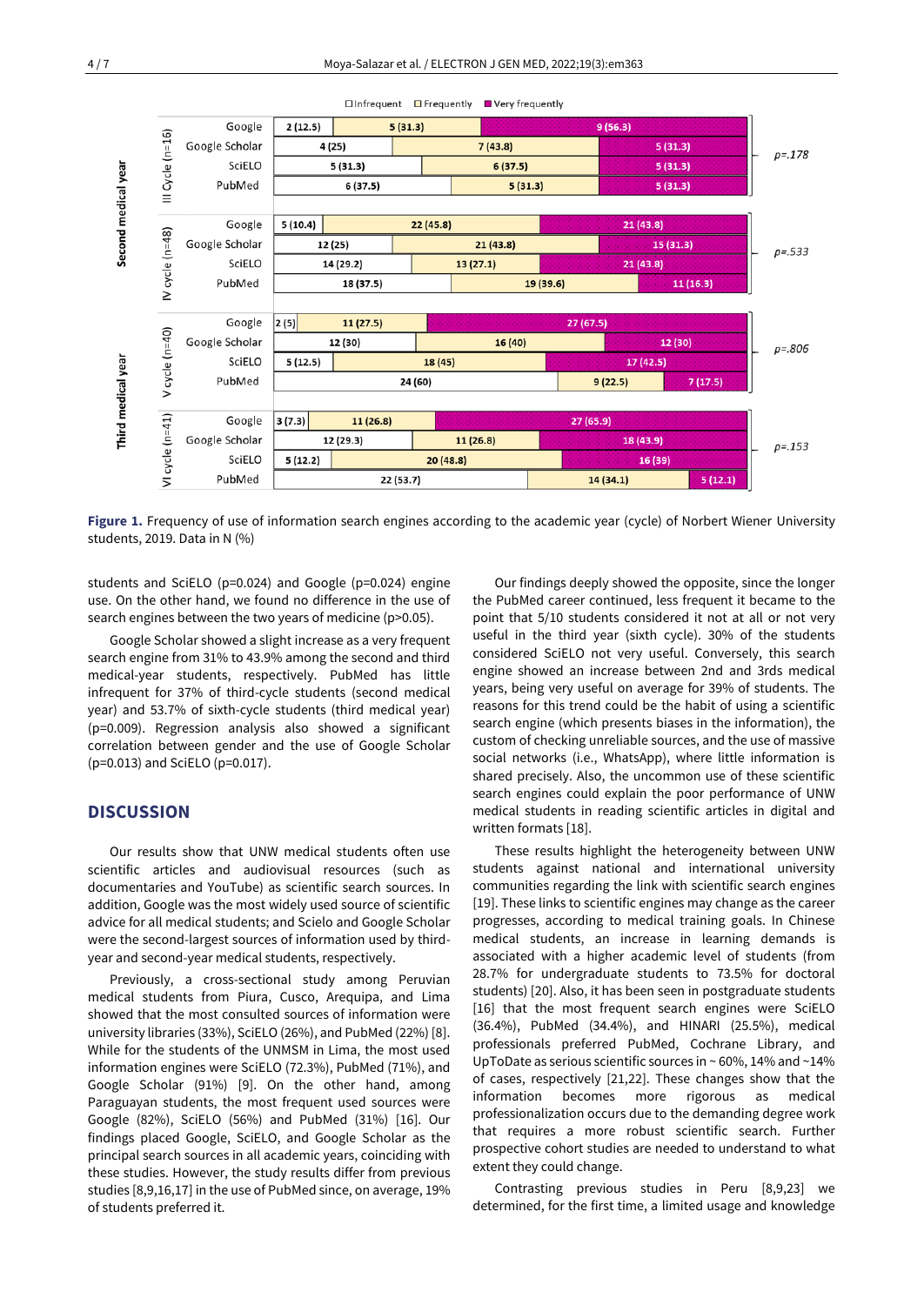about Medscape (**Figure 1**). Since several medical students have difficulty with English (~70%), the low affinity of this great tool may be related to language limitations [6,14,16,23]. Another aspect that may affect students' learning is the presentation format (type of scientific article) in Medscape, which is slight known and readable by students [18]. Further studies are required to clarify the causes and effects of professional medical platforms on medical students.

As in this study, in a cohort of medical students in Japan, research articles, e-books, online courses, and videos have been identified as the preferred sources of information [19]. Regarding audiovisual sources, we found that documentaries and YouTube were helpful in all medical years, with gradual increases according to the semester. Less than 1% were unaware of YouTube (**Table 1**). YouTube's potential rests on its ability to provide multimedia education. Although a direct link with human medicine lessons is not established, we found that 27% of videos have been convenient for teaching anatomy [24], and 47% for teaching clinical examination of the nervous system [25]. This tool could complement traditional medical education and promote the students' approach towards complex specialties such as neurology or surgery, where is an urgent need to explain the living human being as an organized activity [26,27]. Further studies must evaluate the scope and limitations of this free access platform based on the quality of information (since several videos have errors in the content) and its usefulness in medical teaching.

On the other hand, other platforms such as Wikipedia, Facebook, Twitter, and blogs have potential medical communication content with extensive spread and free access [28]. Recently, a randomized trial in Canadian medical students demonstrated better performance in knowledge acquisition with Wikipedia compared to UpToDate and digital textbooks [29]. In this study, about a third of students considered Wikipedia to be of little or no use. It is necessary to carry out feedback reports from medical students to improve this platform since undergraduate medicine courses are widely consulted [30].

The advantages of technology and the use of digital tools, such as podcasting [31] and video tutorials in medical training, have demonstrated the establishment of the technological age in selected undergraduate topics [32]. In this context, medical schools must understand the reasons for virtualization, technocratization, and cybernetics in the medical field and daily medical practice. Establishing digital networks with health professionals from other countries should be taken into consideration in the collaborative environment [33] to improve student learning and their participation in Science and Technology research networks, as well as the development of innovation and patents (R+D+i).

The higher education reform by SUNEDU must be developed with a digital outlook. The evolution of medical education must be contemplated within a digital governance framework, as electronic medical information management tools allow for improved clinical and research activities [34]. These digital practices must dialogue with the medical curriculum, which, by changing the conventional paradigm centered on the body and the corpse, must enhance the person's understanding using digital means. To this end, during the 4.0 technological revolution, it is necessary to adapt the student's tools for learning and strengthen the sources of information they prefer. From improving the usage of mobile devices and learning apps [35] to incorporating tools that

enhance computer skills [36], medical training universities must extend their quality practices to access quality, rigorous, open-access, multi-platform information.

This study had limitations:

- 1. At the discretion of the authors, they are considered the most frequent sources of scientific consultation, however, it is necessary to develop future studies considering the new free-access educational platforms, as well as the new forms of communication [37] among medical students;
- 2. consultation with teachers, classmates, blogs, and chat groups have not been considered as a source of information;
- 3. the results show the use of scientific search engines in the UNW medical school, however, it is necessary to carry out prospective multicenter evaluations to understand the national-wide trends during medical undergraduate; and
- 4. there may be differences between the assessed population and students from high-income countries, where there are a large number of tools, materials, and resources corresponding to the academy of each country.

In conclusion, our results suggest that for medical students, the most frequently used scientific search engines were Google and SciELO; the most frequented query sources were scientific articles, books, documentaries, and YouTube. In addition, we found that with the advancement of medical studies over the years, students less use rigorous scientific consulting resources.

Further comprehensive studies should be carried out among student populations to understand which search tools are consulted and what type of content they access. Undergraduate medicine programs can allocate elective courses for the correct learning of the most effective and accessible methods to achieve the right medical training. With technology, medicine can improve the comprehension of health and change the paradigm of medical care that focuses on attending and treating.

**Author contributions: JMS:** provided the study concept and design, statistical analysis, data management, and wrote the manuscript. **BC:** provided the design, data acquisition, formal analysis, and performed data management. **AJQ:** provided data acquisition, formal analysis, and performed data management. **KCF:** provided formal analysis, performed data management and wrote the article. **HCP:** provided the study concept, statistical analysis, data analysis and interpretation, and wrote the article. All authors approved the final version to be published. All authors have agreed with the results and conclusions. All authors have approved the final version to be published.

**Funding:** No funding source is reported for this study.

**Declaration of interest:** No conflict of interest is declared by authors. **Availability of data and material:** The datasets used and analyzed during the current study are available from the corresponding author on reasonable request.

# **REFERENCES**

1. Abbiati M, Baroffio A, Gerbase MW. Personal profile of medical students selected through a knowledge-based exam only: Are we missing suitable students? Med Ed Online 2016;21(1):29705. [https://doi.org/10.3402/meo.](https://doi.org/10.3402/meo.v21.29705) [v21.29705](https://doi.org/10.3402/meo.v21.29705) PMid:27079886 PMCid:PMC4832215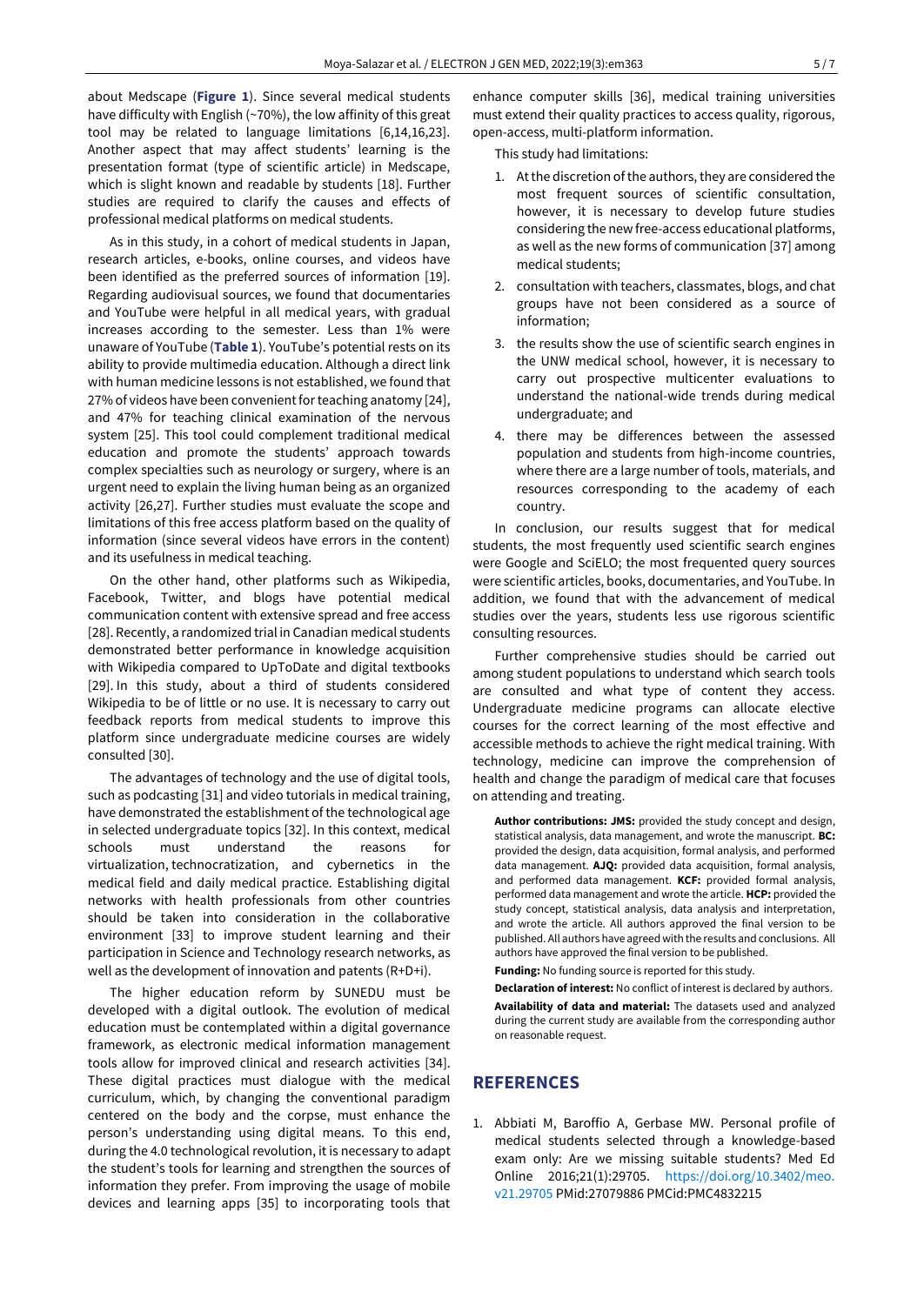- 2. Hook KM, Pfeiffer CA. Impact of a new curriculum on medical students' interpersonal and interviewing skills. Med Educ 2007;41(2):154-9. [https://doi.org/10.1111/](https://doi.org/10.1111/j.1365-2929.2006.02680.x) [j.1365-2929.2006.02680.x](https://doi.org/10.1111/j.1365-2929.2006.02680.x) PMid:17269948
- 3. Dunn L, Iglewicz A, Moutier CA. Conceptual model of medical student wellbeing: Promoting resilience and preventing burnout. Acad Psychiatry 2008;32(1):44-53. <https://doi.org/10.1176/appi.ap.32.1.44> PMid:18270280
- 4. Vitaliano P, Maiuro R, Mitchell E. Perceived stress in medical school: Resistors, persistors, adaptors and maladaptors. Social Sci Med 1988;28(1):1321-9. [https://doi.org/10.1016/](https://doi.org/10.1016/0277-9536(89)90351-1) [0277-9536\(89\)90351-1](https://doi.org/10.1016/0277-9536(89)90351-1)
- 5. Romanov K, Aarnio M. A survey of the use of electronic scientific information resources among medical and dental students. BMC Med Educ 2006;6:28. [https://doi.org/](https://doi.org/10.1186/1472-6920-6-28) [10.1186/1472-6920-6-28](https://doi.org/10.1186/1472-6920-6-28) PMid:16684347 PMCid: PMC1479814
- 6. Moya-Salazar J. Limitations and perspectives of the physiology laboratory PhysioEx V9.0 during Peruvian medical education: A cross-sectional single-center study. Health Educ Care J 2019;4:1-6. [https://doi.org/10.15761/](https://doi.org/10.15761/HEC.1000162) [HEC.1000162](https://doi.org/10.15761/HEC.1000162)
- 7. van Eyk HJ, Hooiveld MH, Van Leeuwen TN, Van der Wurff BL, De Craen AJ, Dekker FW. NVMO-Special interest group on scientific education. Scientific output of Dutch medical students. Med Teach 2010;32(3):231-5. [https://doi.org/](https://doi.org/10.3109/01421591003596592) [10.3109/01421591003596592](https://doi.org/10.3109/01421591003596592) PMid:20218838
- 8. Mejia CR, Valladares-Garrido MJ, Luyo-Rivas A, Valladares-Garrido D, Talledo-Ulfe L, Vilela-Estrada MA, et al. Factors associated with the regular use of information sources in medical students from four cities of Peru. Rev Peru Med Exp Public Health 2015;32(2):230-6. [https://doi.org/10.17843/](https://doi.org/10.17843/rpmesp.2015.322.1612) [rpmesp.2015.322.1612](https://doi.org/10.17843/rpmesp.2015.322.1612) PMid:26338379
- 9. Angulo-Bazán Y, Borja-García R, Alegre TT, Alva GC, Gutiérrez ZG. Management of scientific information in medical students of a Peruvian public university. CIMEL 2010;15(1):23-7.
- 10. Nissen SE. Reforming the continuing medical education. JAMA 2015;313(18):1813-14. [https://doi.org/10.1001/jama.](https://doi.org/10.1001/jama.2015.4138) [2015.4138](https://doi.org/10.1001/jama.2015.4138) PMid:25965221
- 11. Superintendencia nacional de educación superior universitaria [National superintendency of higher university education]. Licenciamiento de programas de pregrado de medicina-Avances [Licensing of undergraduate medicine programs-Advances]. SUNEDU. Available at: [https://www.sunedu.gob.pe/licenciamiento](https://www.sunedu.gob.pe/licenciamiento-programas-medicina-humana-estatus/)[programas-medicina-humana-estatus/](https://www.sunedu.gob.pe/licenciamiento-programas-medicina-humana-estatus/) (Accessed: 11 July 2021).
- 12. Peterson MW, Rowat J, Kreiter C, Mandel J. Medical students' use of information resources: Is the digital age dawning? Acad Med 2004;79(1):89-95. [https://doi.org/](https://doi.org/10.1097/00001888-200401000-00019) [10.1097/00001888-200401000-00019](https://doi.org/10.1097/00001888-200401000-00019) PMid:14691004
- 13. Alduraywish SA, Altamimi LA, Aldhuwayhi RA, et al. Sources of health information and their impacts on medical knowledge perception among the Saudi Arabian population: Cross-sectional study. J Med Internet Res 2020;22(3):e14414. <https://doi.org/10.2196/14414> PMid: 32191208 PMCid:PMC711854
- 14. Moya-Salazar J, Cañari B, Jaime-Quispe A, Contreras-Pulache H. Impact of undergraduate courses and profile of Peruvian medical students. *Rev Cub Invest Biomédica.*  2021;40(3):e1468. Available at: [http://www.revibiomedica.](http://www.revibiomedica.sld.cu/index.php/ibi/article/view/1468/1056) [sld.cu/index.php/ibi/article/view/1468/1056](http://www.revibiomedica.sld.cu/index.php/ibi/article/view/1468/1056)
- 15. Bowers D. Medical statistics from scratch: An introduction for health professionals. New Jersey: Willey-Blackwell; 2020.
- 16. Barrios CI, Vargas VM, Echeverría CJ, García PJ, Torales BJ. Use of information and communication technologies for research in Paraguayan medical students. Educ Med Sup 2017;31(4).
- 17. Citrome L, Moss SV, Graf C. How to search and harvest the medical literature: Let the citations come to you, and how to proceed when they do. Int J Clin Pract 2009;63(11):1565- 70[. https://doi.org/10.1111/j.1742-1241.2009.02164.x](https://doi.org/10.1111/j.1742-1241.2009.02164.x) PMid: 19747238
- 18. Contreras-Pulache H, Sevillano-Jimenez J, Rodríguez-Saldarriaga A, Moya-Salazar J, Basurto-Ayala A. Reading comprehension of digital and printed scientific articles in humanmedicine students. Rev Invest Univ Norbert Wiener 2021;10(1):4-17. [https://doi.org/10.37768/unw.rinv.10.01.](https://doi.org/10.37768/unw.rinv.10.01.001) [001](https://doi.org/10.37768/unw.rinv.10.01.001)
- 19. Jun Xin L, Ahmad Hathim AA, Jing Yi N, Reiko A, Noor Akmal Shareela I. Digital learning in medical education: Comparing experiences of Malaysian and Japanese students. BMC Med Educ 2021;21(1):418. [https://doi.org/](https://doi.org/10.1186/s12909-021-02855-w) [10.1186/s12909-021-02855-w](https://doi.org/10.1186/s12909-021-02855-w) PMid:34344388 PMCid: PMC8331216
- 20. Yang H, Chen Y, Zheng L, Xu X, Cao X. Analysis of internet use behaviors among clinical medical students in China. BMC Med Educ 2014;14:67. [https://doi.org/10.1186/1472-](https://doi.org/10.1186/1472-6920-14-67) [6920-14-67](https://doi.org/10.1186/1472-6920-14-67) PMid:24690437 PMCid:PMC3976031
- 21. Vásquez-Silva L, Ticse R, Alfaro-Carballido L, Guerra-Castañon F. Access, use and preferences of information and communication technologies by doctors of a general hospital in Peru. Rev Peru Med Exp Public Health 2015;32(2):289-93. [https://doi.org/10.17843/rpmesp.2015.](https://doi.org/10.17843/rpmesp.2015.322.1622) [322.1622](https://doi.org/10.17843/rpmesp.2015.322.1622)
- 22. Gómez FH, Arcila RR, Burgos CM, Monroy CY. The search for information in medicine and mobile devices. Santiago: Library Science and Information Management Series 96, Metropolitan Technological University; 2016.
- 23. Mejia CR, Caceres OJ, Vera CA, et al. Use of information sources in recently graduated doctors from Lima. Rev Peru Med Exp Public Health 2014;31(4):716-20. [https://doi.org/](https://doi.org/10.17843/rpmesp.2014.314.124) [10.17843/rpmesp.2014.314.124](https://doi.org/10.17843/rpmesp.2014.314.124)
- 24. Azer SA. Can ''YouTube" help students in learning surface anatomy? Surg Radiol Anat 2012;34:465-8[. https://doi.org/](https://doi.org/10.1007/s00276-012-0935-x) [10.1007/s00276-012-0935-x](https://doi.org/10.1007/s00276-012-0935-x) PMid:22278703
- 25. Azer SA, AlEshaiwi SM, AlGrain HA, AlKhelaif RA. Nervous system examination on YouTube. BMC Med Educat 2012;12:126. <https://doi.org/10.1186/1472-6920-12-126> PMid:23259768 PMCid:PMC3548753
- 26. Moya-Salazar J, Contreras-Pulache H, Espinoza-Lecca E. Reader response: Characteristics of graduating US allopathic medical students pursuing a career in neurology. Neurology 2020;93(17). [https://doi.org/10.1212/WNL.](https://doi.org/10.1212/WNL.0000000000007369) [0000000000007369](https://doi.org/10.1212/WNL.0000000000007369) PMid:30926683
- 27. Moya-Salazar J, Diaz A, Paredes J, Contreras-Pulache H. Considerations on augmented reality in the teaching of medicine. Educ Med Sup 2021;35(1):e1900.
- 28. Grajales III JF, Sheps S, Ho K, Novak-Lauscher H, Eysenbach G. Social media: A review and tutorial of applications in medicine and health care. J Med Internet Res 2014;16(2):e13. <https://doi.org/10.2196/jmir.2912> PMid: 24518354 PMCid:PMC3936280